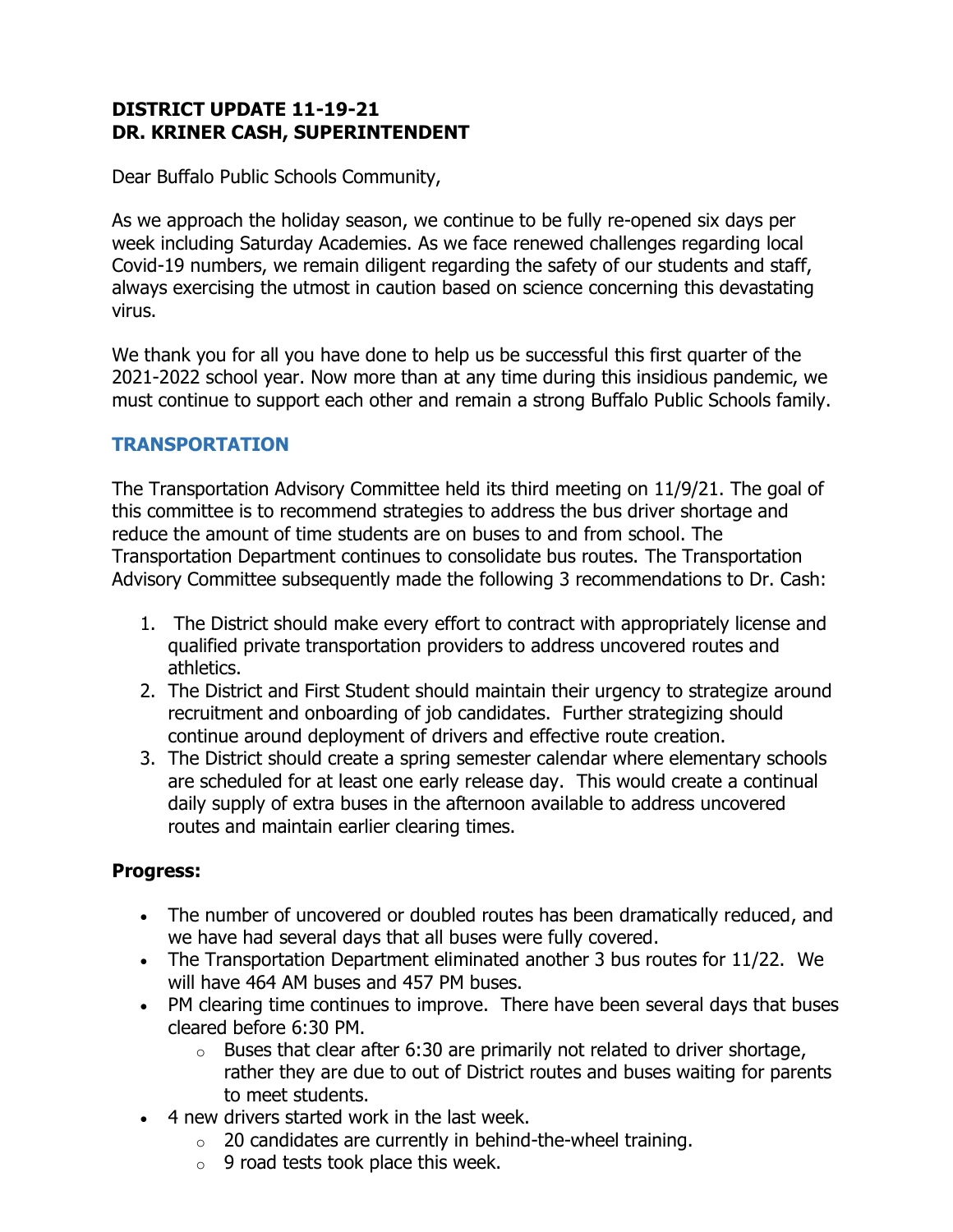## **Hiring & Training of Drivers:**

The District does not manage or control the credentialing and employment process for bus drivers. The hiring and training process for bus drivers can take up to 7 - 10 weeks before a candidate is fully credentialed. Some changes that will help speed up the process have already been authorized by Governor Hochul. The District continues to advocate for more change at other levels of government.

The Commercial Learners Permit consists of 4 written and challenging sections. This exam is heavily geared toward tractor trailer drivers and may not apply to school bus drivers. We continue to advocate for changes to streamline the testing structure while keeping it effective and relevant.

The CDL road test requires each candidate to pass a mechanical based pre-trip inspection. Again, the District and First Student are advocating for streamlining changes here that are aligned with the modern requirements of school bus drivers.

All New York State bus drivers must pass a physical exam, DOT drug test, criminal background check and physical performance test before being eligible to drive. This process can be time-consuming since it requires candidates to be responsible for completing these requirements in a timely fashion.

# **FOOD SERVICES**

There are ongoing national and local supply chain issues that are affecting all facets of the BPS Child Nutrition program. The national staffing shortages have negatively impacted the manufacturing industry and delivery service, causing the disruption of an ample supply of packaging materials, dairy, produce, grains, and proteins to our schools. We are relying more heavily on local producers, who are coming through with supplies for us.

- An average of 800 students at the 8 Pilot schools are selecting the Halal menu options.
- 30 applications for food service workers were sent to Civil Service for processing on 11/8 and 11/15.
- Current vacancies in Food Service are at 14.
- As of today, there have been a total of 64 new hires for 20-21school year.
- Ongoing recruitment is critical to fill vacancies and to provide substitutes for high absenteeism.
- October ADP (Average daily participation) for breakfast is 18,624 and for lunch is 27,465.

# **COMPUTER DEVICES**

### **Device Distribution**

To date, 28,589 devices have been distributed to students. Based on current enrollment, there is a solid 94% distribution rate. The graph below illustrates there was significant and swift progress made toward getting devices into the hands of students, particularly between September and October. The distribution rate began to taper off in November which aligns to where we are currently with distribution efforts. At this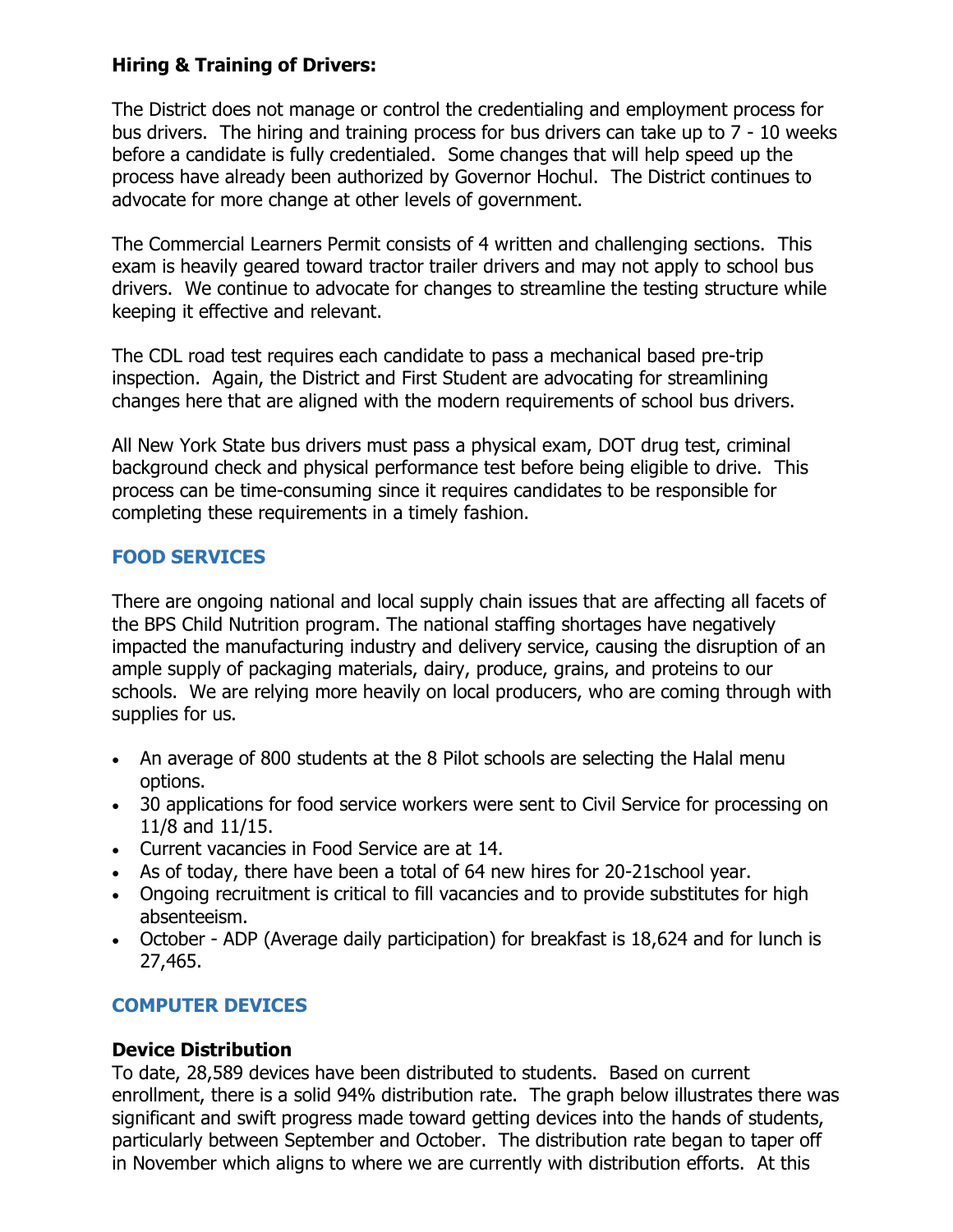point, the IT Department is continually working with schools daily to fill in any gaps or exchanges of devices as needed.



### **Device Returns**

Since the start of school in September, there has been a steady decline in the number of device returns needed from students. The decline has also begun to taper off. As of November 16, 2021, end of day, 1,113 devices are still needed to be returned (575 Laptops; 460 iPads). This is a drastic decrease based on the number of devices (~8000) that were needed at the start of the school year.



#### **New Devices**

Fourteen thousand new laptops have been ordered and almost all have arrived. New devices are being used to cover any shortage of legacy devices due to non-returns, damaged devices, and to also refresh our student device inventory. To date, we have received 13,903 of an expected 14,000 new Dell laptop devices (99%). All 13,903 laptops have been tagged and are ready to be distributed. We have also received 1,600 of 5,000 new iPads.

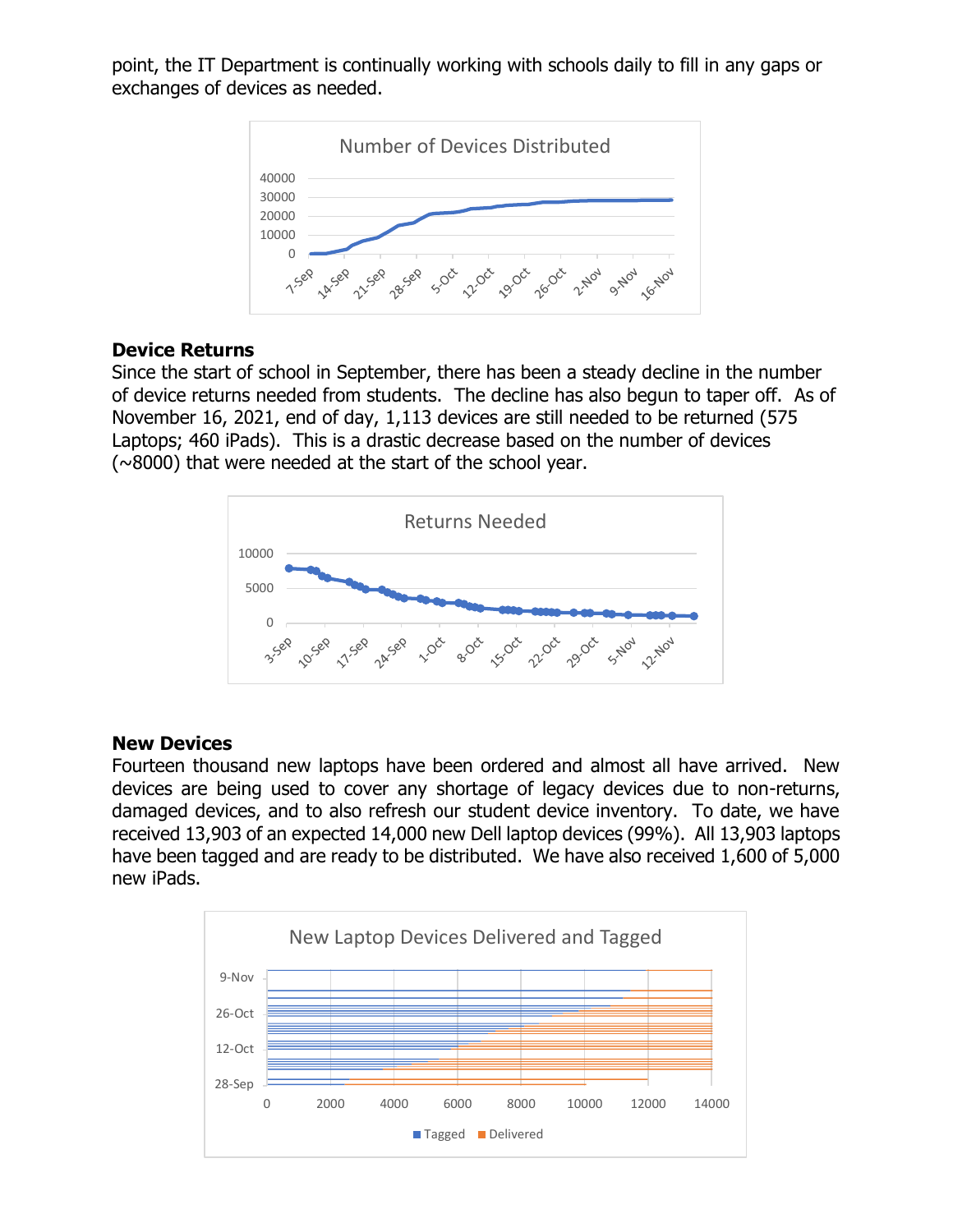### **New Service Center Positions Openings:**

- 2 Carpenters, \$61.13/hr.
- 1 Glazier, \$52.07/hr.
- 2 Plumbers, \$65.67/hr.
- 2 Electricians, \$68.66/hr.
- 2 Steamfitters, \$65.67/hr.

Announced to the following Community Organizations:

### **Development Center, Adult Learning Center, Hispanics United, Buffalo Urban League, City of Buffalo Website, BPS Website**

### **School Clerical:**

All School Clerks positions are filled.

## **School Typists:**

- 1 Spanish speaking typist vacancy at 207; must hire from recent typist exam list
- 1 typist vacancy at 32; position posted
- 2 Rotating typists vacant

## **Security:**

There are 64 budgeted security officers with 12 provisional vacancies and 5 temporary vacancies. We have candidates nominated to fill all 17 vacancies.

### **Teacher Aide/ Assistant**

Teacher Aide and Assistant vacancies have been more than halved since the start of September, from 135 (14.7%) to 64 (6.9%). A chart of 2021-22 BEST vacancies over time, see the attached chart.

|     |       | September 6   October 18   November 19 |
|-----|-------|----------------------------------------|
|     |       |                                        |
| 135 | 115   | 64                                     |
|     | 12.6% | 6.9%                                   |
|     |       | 14.7%l                                 |

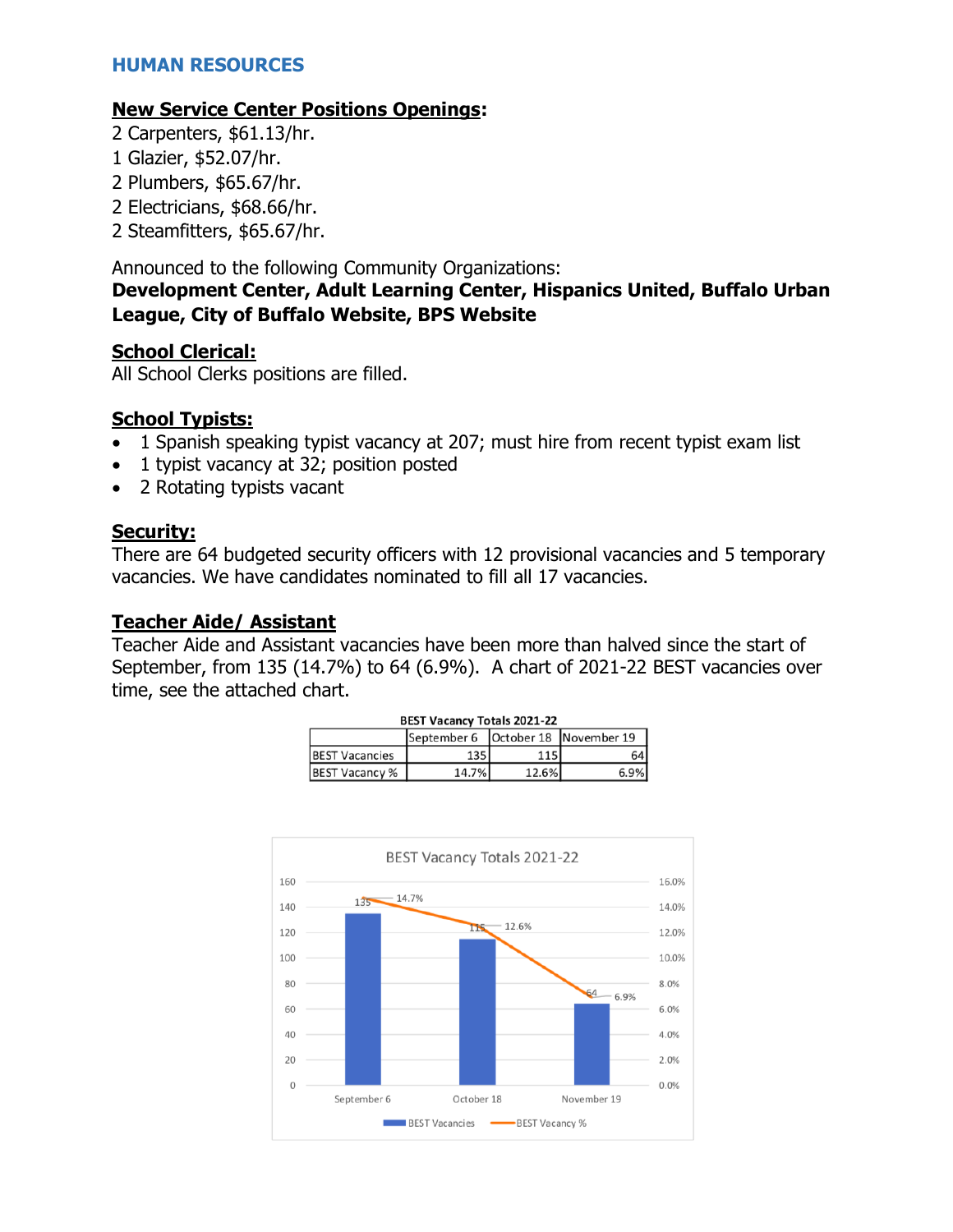## **Transportation/ Bus Aides**

Transportation Department interviewed and hired 37 candidates and paperwork sent to COB. However, candidates did not send complete packet and COB is currently awaiting the additional documents needed to process. There are 15 newly hired bus aides that started work Nov 1. As they're cleared from civil service, the BPS department approves candidates to start and shares this information with the transportation department.

Since 2017-18, Bus Aide new hire retention has slipped from 25% to 20%, see the attached chart.



# **Extra Period Assignments**

The District's use of extra period assignments for BTF members in order to cover 0.2 FTE vacancies provides quality instruction for classrooms while saving on hiring costs in hard-to-staff areas. 109 such assignments were made starting in September, and there are currently 154 in total. This positively affects an estimated 3,000+ students while saving almost half a million dollars on the employee benefits that new hires for these positions would incur, to say nothing of the countless man hours of processing work. The of extra period assignment totals illustrates these trends.

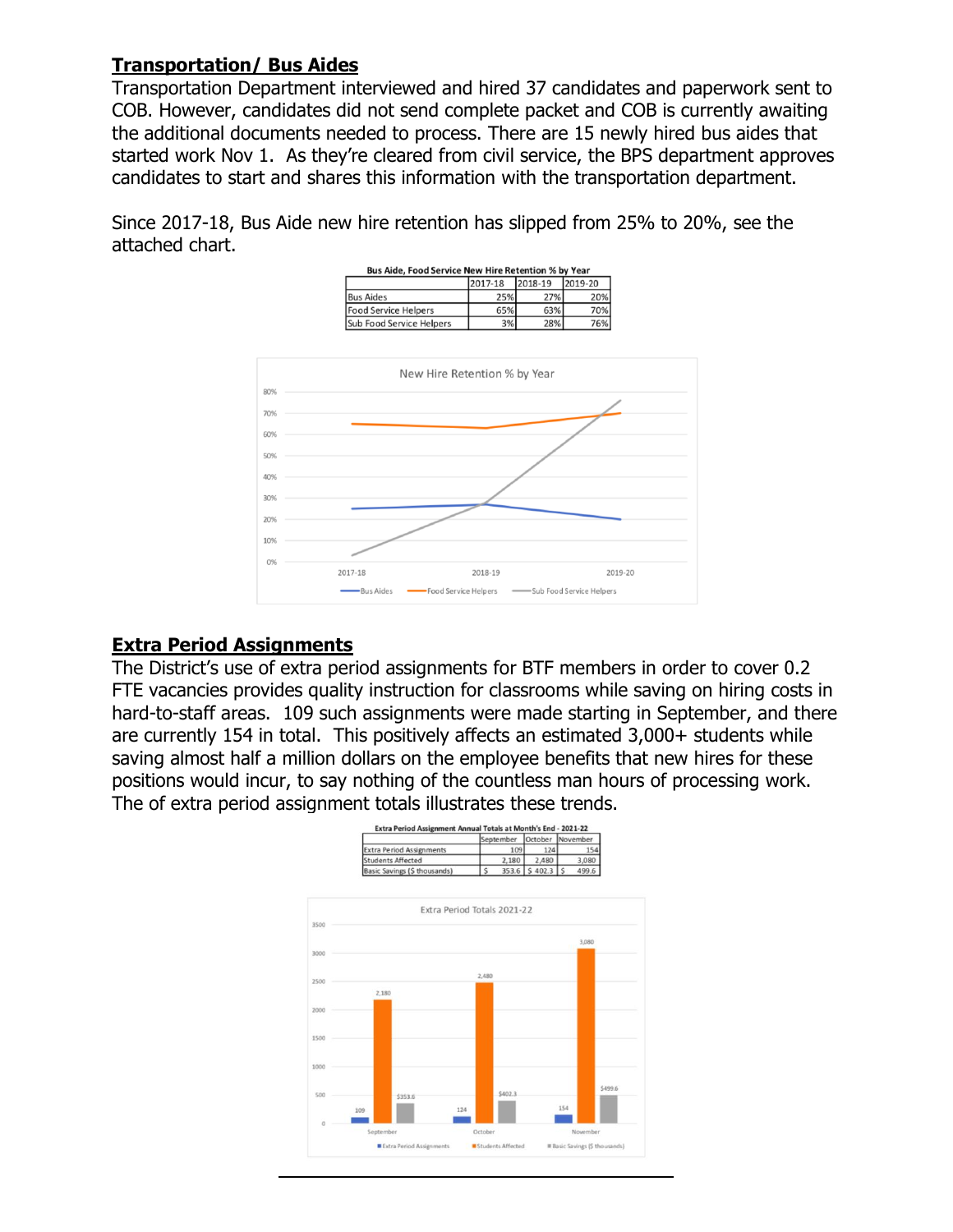# **Staff Vaccination Update**



BPS has a designated portal for all teachers and building level staff to indicate whether thsy have been vaccinated or not. Staff uploads their vaccination cards as proof. Of the 3,535 user submissions to date, 3,404 (96.29%) are listed as Vaccinated, 131 (3.71%) not vaccinated.

# **STUDENT SUPPORT**

**Immunization Report:** The 2021-2022 school year began with 4,048 students who were non- compliant with up-to-date immunizations.

- As of Friday 11/12/21 the number decreased to 487
- As of Friday 11/20/21 the number decreased to 450

### **COVID-19 Data Between 11/8/21- 11/18/21:**

- COVID cases  $11/8 11/12$ : Total: 89 (students  $67/22$  staff-)
- COVID cases 11/15- 11/19: Total: 174 (students 124 / staff 50)
- Total Number Quarantined: 1,666
- CUMULATIVE SINCE THE START OF THE SCHOOL YEAR: 630 students; 248 staff. TOTAL: 878
- Total # of classrooms quarantined 11
- Total  $#$  of school closings:  $0$

### **Request for Mask Exemptions and Medical Exemptions:**

- Approved medical exemptions requests: 173
- Mask Exemption Requests: 65 (concurrent instruction approved- due to high transmission status
- TOTAL: 238